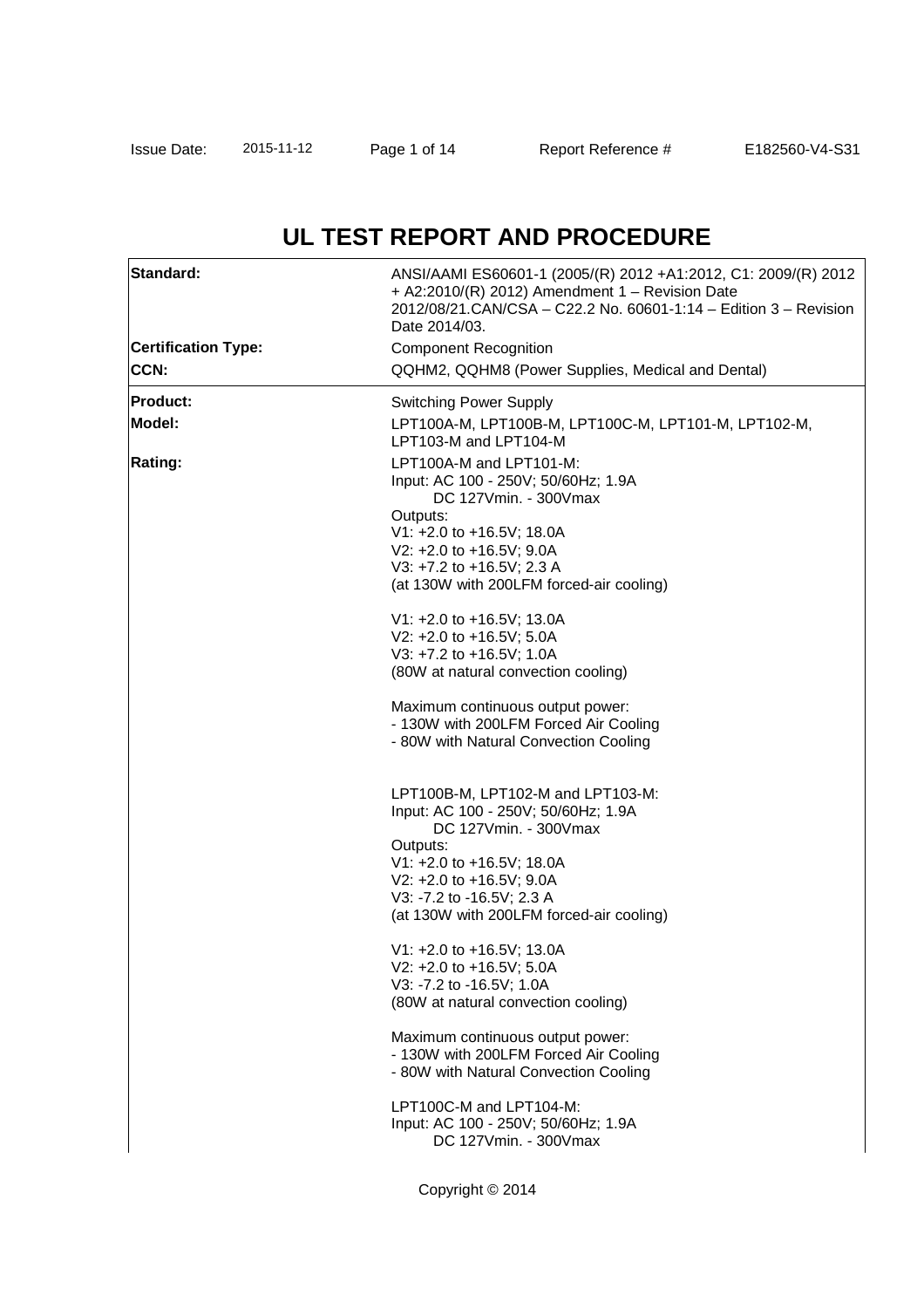| <b>Issue Date:</b>                                                                                                                                       | 2015-11-12 | Page 2 of 14 | Report Reference #                                                                                                                                                                                                                                                | E182560-V4-S31 |  |  |
|----------------------------------------------------------------------------------------------------------------------------------------------------------|------------|--------------|-------------------------------------------------------------------------------------------------------------------------------------------------------------------------------------------------------------------------------------------------------------------|----------------|--|--|
|                                                                                                                                                          |            | Outputs:     |                                                                                                                                                                                                                                                                   |                |  |  |
|                                                                                                                                                          |            |              | V1: +2.0 to +16.5V; 18.0A<br>V2: +21.6 to +28.8V; 3.0A<br>V3: +7.2 to +16.5V; 2.3 A<br>(at 130W with 200LFM forced-air cooling)<br>V1: +2.0 to +16.5V; 13.0A<br>V2: +21.6 to +28.8V; 1.5A<br>V3: $+7.2$ to $+16.5$ V; 1.0A<br>(80W at natural convection cooling) |                |  |  |
|                                                                                                                                                          |            |              |                                                                                                                                                                                                                                                                   |                |  |  |
|                                                                                                                                                          |            |              | Maximum continuous output power:<br>- 130W with 200LFM Forced Air Cooling<br>- 80W with Natural Convection Cooling                                                                                                                                                |                |  |  |
| <b>Applicant Name and Address:</b><br>ASTEC INTERNATIONAL LTD - PHILIPPINE BRANCH<br>16TH FL<br>LU PLAZA<br>2 WING YIP ST<br>KWUN TONG KOWLOON HONG KONG |            |              |                                                                                                                                                                                                                                                                   |                |  |  |

This is to certify that representative samples of the products covered by this Test Report have been investigated in accordance with the above referenced Standards. The products have been found to comply with the requirements covering the category and the products are judged to be eligible for Follow-Up Service under the indicated Test Procedure. The manufacturer is authorized to use the UL Mark on such products which comply with this Test Report and any other applicable requirements of UL LLC ('UL') in accordance with the Follow-Up Service Agreement. Only those products which properly bear the UL Mark are considered as being covered by UL's Follow-Up Service under the indicated Test Procedure.

The applicant is authorized to reproduce the referenced Test Report provided it is reproduced in its entirety.

UL authorizes the applicant to reproduce the latest pages of the referenced Test Report consisting of the first page of the Specific Technical Criteria through to the end of the Conditions of Acceptability.

Any information and documentation involving UL Mark services are provided on behalf of UL LLC (UL) or any authorized licensee of UL.

Prepared by: Eileen Hu / Clare He Reviewed by: Sammi Liang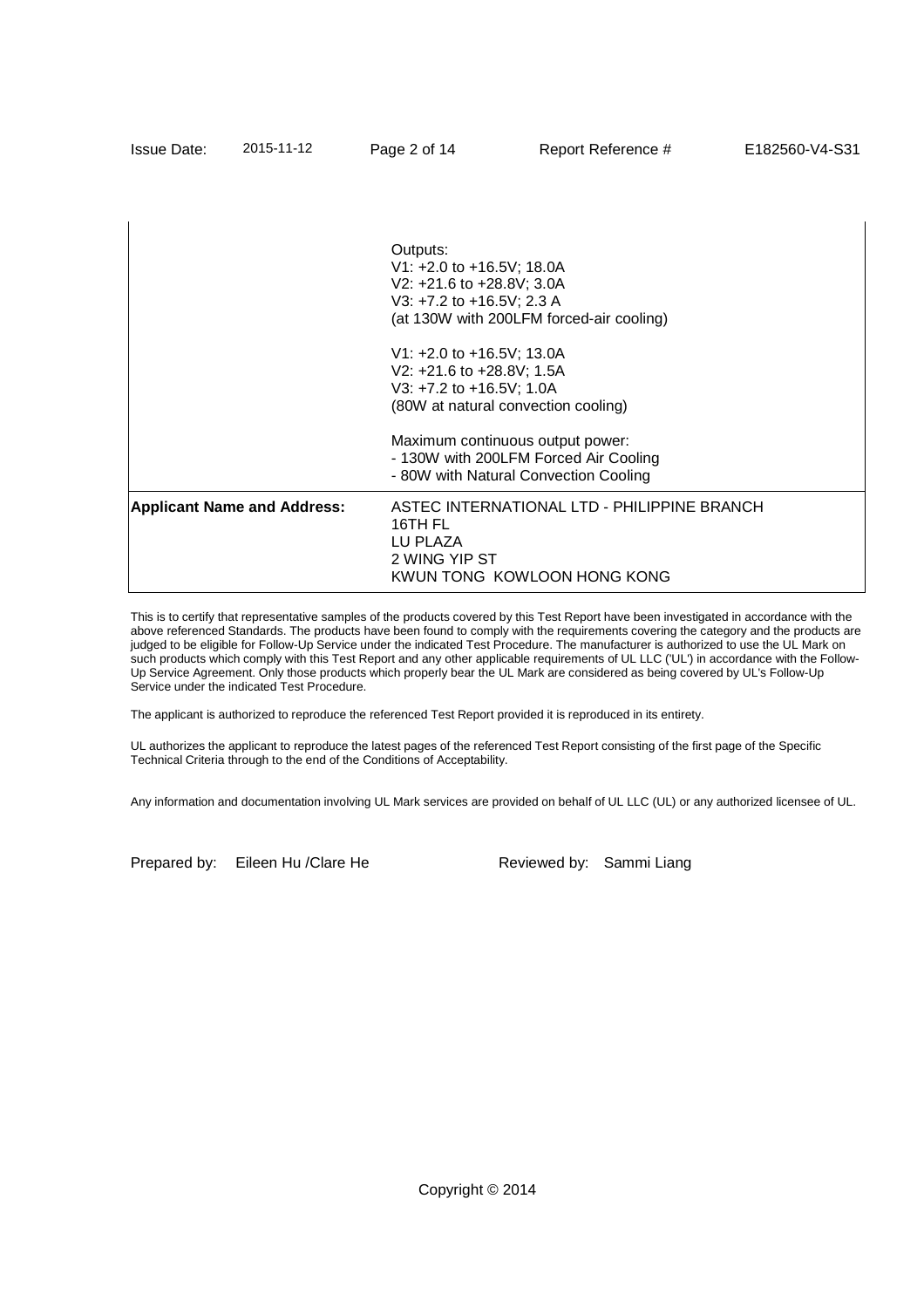## **Supporting Documentation**

The following documents located at the beginning of this Procedure supplement the requirements of this Test Report:

- A. Authorization The Authorization page may include additional Factory Identification Code markings.
- B. Generic Inspection Instructions
	- i. Part AC details important information which may be applicable to products covered by this Procedure. Products described in this Test Report must comply with any applicable items listed unless otherwise stated in the body of this Test Report.
	- ii. Part AE details any requirements which may be applicable to all products covered by this Procedure. Products described in this Test Report must comply with any applicable items listed unless otherwise stated in the body of each Test Report.
	- iii. Part AF details the requirements for the UL Certification Mark which is not controlled by the technical standard used to investigate these products. Products are permitted to bear only the Certification Mark(s) corresponding to the countries for which it is certified, as indicated in each Test Report.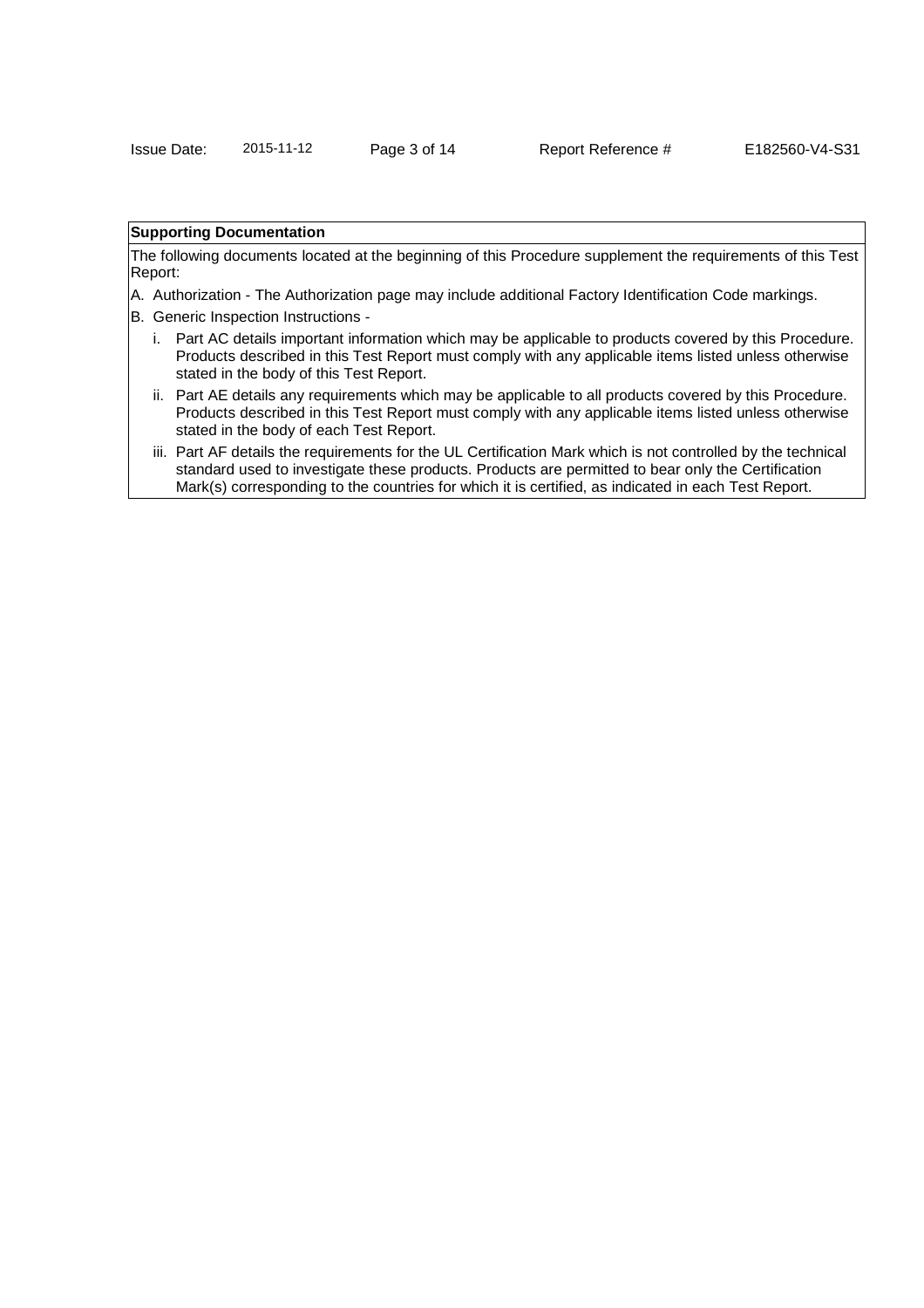### **Product Description**

1. The equipment is a Class I switching type power supply which electronic components mounted on PWB for building into medical electrical equipment.

2. Refer to Enclosure ILL 7-02 for Maximum allowed rating for convection forced - Air Cooling.

### **Model Differences**

See Enclosure ILL 7-02 for details.

Model LPT100B-M is identical to model LPT100A-M except polarity of output V3 rating.

Model LPT100C-M is identical to model LPT100A-M except L8, L100, L101, L401, addition of Heatsink on V2 module and Output rating.

Model LPT101-M is identical to LPT100A-M excepted for the model designation. Model LPT102-M, LPT103-M are identical to LPT100B-M excepted for the model designation.

Model LPT104-M is identical to LPT100C-M excepted for the model designation.

### **Technical Considerations**

- Classification of installation and use : Open frame Component to be evaluated in end product
- Device type (component/sub-assembly/ equipment/ system) : Component
- Intended use (Including type of patient, application location) : Component to be evaluated in end product
- Mode of operation : Continuous
- Supply connection : Primary connector to be evaluated in end product
- Accessories and detachable parts included : None
- Other options include : None
- The product was investigated to the following additional standards: N/A
- The product was not investigated to the following standards or clauses:: Electromagnetic Compatibility (IEC 60601-1-2), Clause 14, Programmable Electronic Systems, Biocompatibility (ISO 10993-1)
- The degree of protection against harmful ingress of water is:: Ordinary
- The mode of operation is:: Continuous
- The product is suitable for use in the presence of a flammable anesthetics mixture with air or oxygen or with nitrous oxide:: No
- The product is Recognized only to the following hazards: Fire, Shock.

#### **Engineering Conditions of Acceptability**

For use only in or with complete equipment where the acceptability of the combination is determined by UL LLC. When installed in an end-product, consideration must be given to the following:

- The power supplies have been judged on the basis of the required creepage and clearances in the Standard for Medical Electrical Equipment, ANSI/AAMI ES 60601-1, Sub clause 8.9.
- The power supply is a built-in device as parts of medical equipment. The date of manufacture & S/N marked needs to be evaluated in the end-product
- The power supplies have been evaluated as a Class I, continuous operation equipment and has not been evaluated for use in the presence of a flammable anesthetic mixture with air, oxygen, or nitrous oxide. An additional evaluation shall be made if the power supply is intended for use in other than Class I equipment.
- The power supplies were tested on a 20 A branch circuit. If used on a branch circuit greater than this,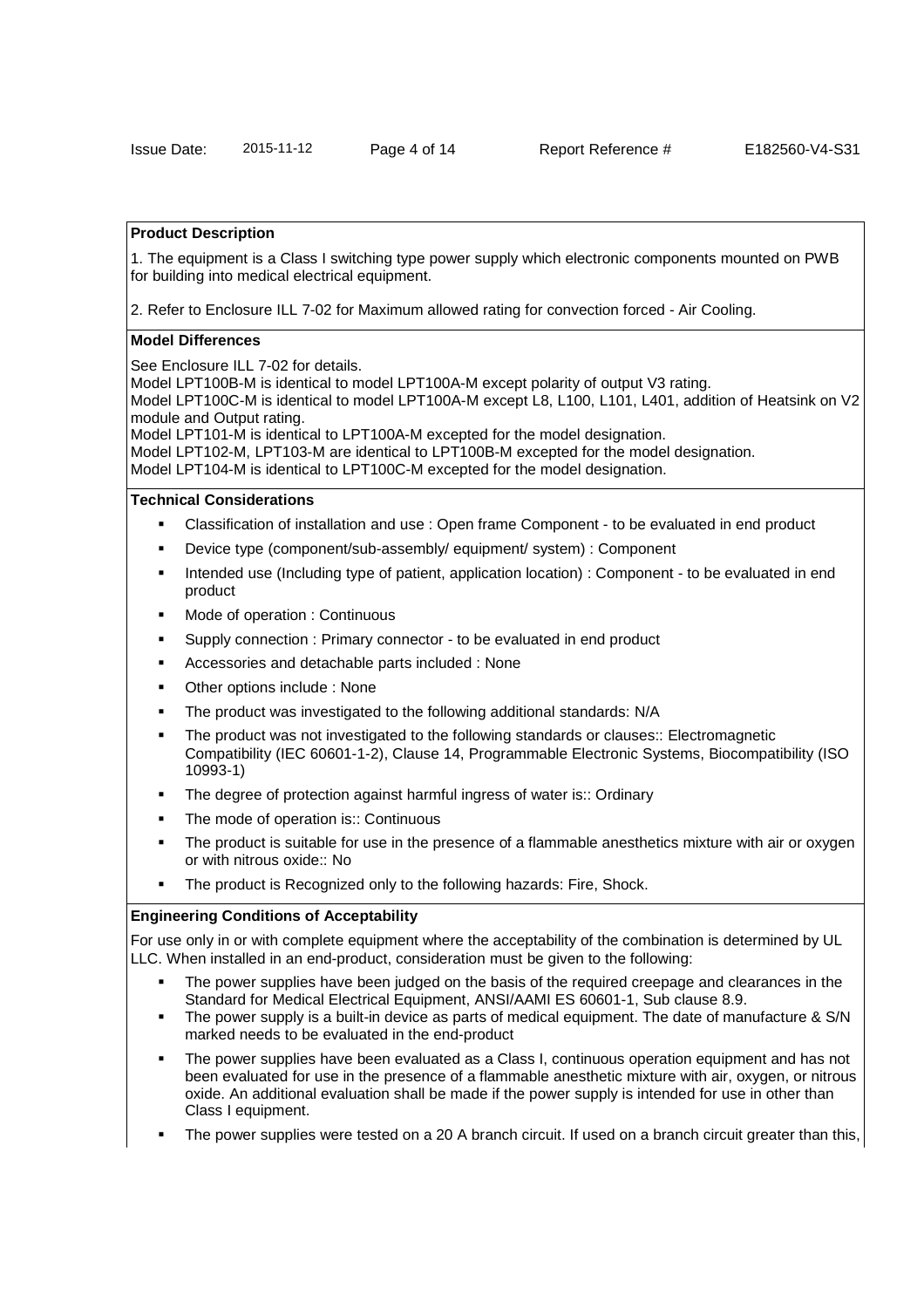additional testing may be necessary.

- The power supplies were evaluated as 2 MOPP provided between Primary and Secondary, and 1 MOPP provided between Primary and Earth; see insulation diagram for details.
- Consideration should be given to measuring the temperatures on power electronic components and transformer windings when the power supply is installed in the end-use equipment. The primary transformer (T1 / T2) incorporates a Class 155 (F) insulation system.
- Total continuous output power from all output rails shall not exceed 130W with 200LFM forced-air cooling. Total continuous output power at natural convection cooling is 80W. Output derates 2.5% per degree from 50degC to 70degC maximum ambient temp. (half load at 70degC). The force aircooling condition (Refer to Enclosure ILL 7-03) shall be considered in end product installation.
- The output connectors are not acceptable for field connection and are only intended for connections to mating connectors of internal wiring inside the end use product. The acceptability of these and the mating connectors relative to secureness, insulating materials, and temperatures shall be considered in the end use product.
- A suitable Electrical, Mechanical and Fire enclosure shall be provided in the end use product.
- The end-product Electric Strength Test is to be based upon a maximum working voltage of T1: 279.5 Vrms, 460 Vpk; T2: 287.8 Vrms, 442 Vpk.
- Instructions and equipment marking shall be provided in a language, which is acceptable in the country in which the equipment is to be installed.
- The end product should ensure that the requirements related to accompanying documents, clause 7.9, are met.
- The component shall be installed in compliance with the enclosure, mounting, marking, spacing, and separation requirements of the end use application.
- Input terminal/connector shall be connected to the supply neutral in the end use for simultaneous disconnection of all supply poles.
- This secondary circuit of this power supply has not been evaluated for patient connected applications.
- Additional UL Recognized DC Fuse must be provided in end-system for DC input.
- The following tests shall be performed/further considered in the end-product evaluation: Impedance and Current Carrying Capability, Temperature Test, Dielectric Voltage Withstand Tests, Leakage Test and Interruption of Power Supply Test.
- End product Risk Management Process to include consideration of requirements specific to the Power Supply.
- End product Risk Management Process to consider the need for simultaneous fault condition testing.
- End product Risk Management Process to consider the need for different orientations of installation during testing.
- End product to determine the acceptability of risk in conjunction to the movement of components as part of the power supply.
- End product to determine the acceptability of risk in conjunction to the routing of wires away from moving parts and sharp edges as part of the power supply.
- Temperature Test was conducted without Test Corner. End product to determine the acceptability of risk in conjunction to temperature testing without test corner as part of the power supply.
- End product to determine the acceptability of risk in conjunction to the Cleaning and Disinfection Methods as part of the power supply.
- End product to determine the acceptability of risk in conjunction to the Leakage of Liquids as part of